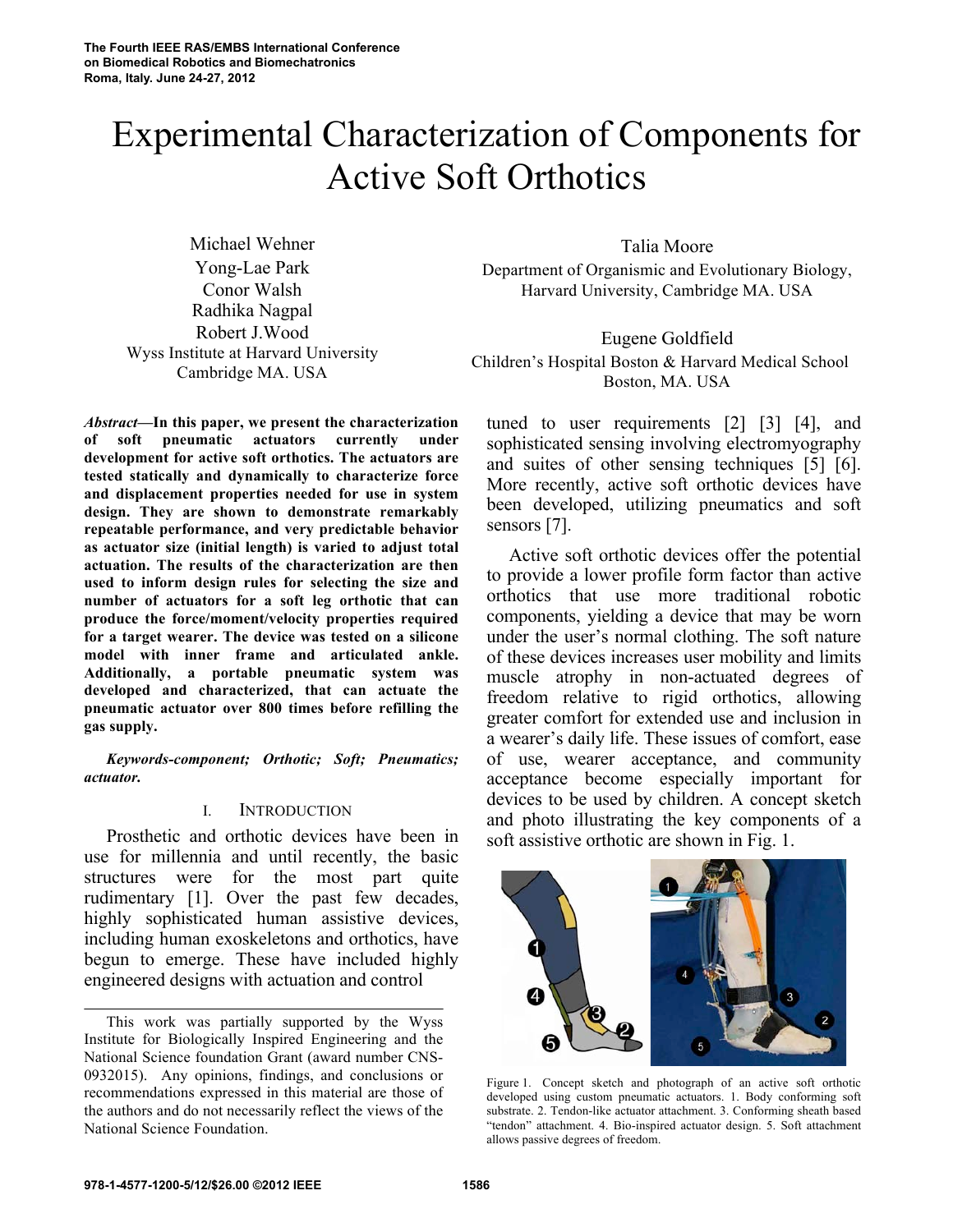In order to develop the next generation of soft orthotic devices, a thorough understanding of the constituent components must be developed. The actuators most often used in soft orthotic devices are pneumatic air-bladder actuators, commonly called McKibben actuators or Pneumatic Artificial Muscle (PAM) actuators [8]. Commercially available McKibben actuators are typically large and contain rigid components not compatible with the envisioned soft orthotic. Thus, we focus on the design and manufacture of miniature McKibben actuators that can be integrated into soft materials. With sufficient understanding of these miniaturized soft actuators, the design space for soft orthotic devices can be expanded greatly, enabling devices with improved performance, higher efficiency, and increased ergonomics leading to more natural motion for the wearer.

The primary goal of this paper is to provide a set of design tools for developing orthotics that mimic the force, velocity, moment, range, and power characteristics of natural human actions while allowing unrestricted user movement in other, non-actuated degrees of freedom. When tailored to a specific application, such as augmenting atrophied muscles, the force and actuation power of the device can be tuned to provide only the desired augmentation, reducing system size and energy requirements. We also present a portable, low profile, light-weight gas storage and distribution system to power the artificial muscles. This system is intended for a 4 year old child, with the understanding that a larger user could support the system with a larger gas canister and increased capacity. At 4 years old, a child has an established gait, and this provides a lower bound on the specifications for sizing of the components.

## II. EXPERIMENTAL CHARACTERIZATION OF CUSTOM PNEUMATIC ACTUATORS

We present an orthotic device developed to mimic biomechanics of dorsiflexion and plantar flexion in the gait of a healthy,  $50<sup>th</sup>$  percentile four year old (age and size chosen for convenience of available anatomical models and to push the form factor of possible devices smaller). Fig. 1 shows the soft orthotic device worn by a child-leg analog (elastomer structure with articulated aluminum skeletal sub-structure). This orthotic provides dorsi-flexion and plantar-flexion mimicking natural gait, and actuates inversion/eversion to the

normal range of motion (quantified in section VI). Unlike most rigid orthotics, this device allows users to move freely, not being constrained by a rigid frame. This device shows one example of the type of devices possible when using these soft building blocks, with the intent that many other devices can be developed for an array of users, pathologies, and desired motions.

# *A. Actuator Design*

McKibben-style pneumatic actuators have been designed and fabricated in various lengths using readily available commercial sub-components (Fig. 2). Functionally, the devices are composed of silicone tubing (highly extensible) housed within fiber mesh sheathing (essentially inextensible). Fittings are crimped to both ends, and holes are drilled to allow secure attachment to the orthotic. As compressed gas is valved into the system, the tubing expands, pressing against the sheathing, causing the fiber angle to change, shortening the device. Actuation travel distance can be prescribed by choosing the appropriate initial free length of the device.



Figure 2. Pneumatic actuator. Parts and assembly diagram (top). Free state (left). Actuated (right).

# *B. Actuator Stroke Evaluation*

Actuators of various lengths were tested to determine actuation-stroke as a function of initial free length. Fig. 3 shows the total contraction as a function of the initial actuator length. Contraction is quite consistent, near 19% for all lengths, but falls off with the shortest actuators. It is believed that end effects (ends take on hemi-spherical shape near the ends vs. a cylindrical shape through the main body) begin to play a larger role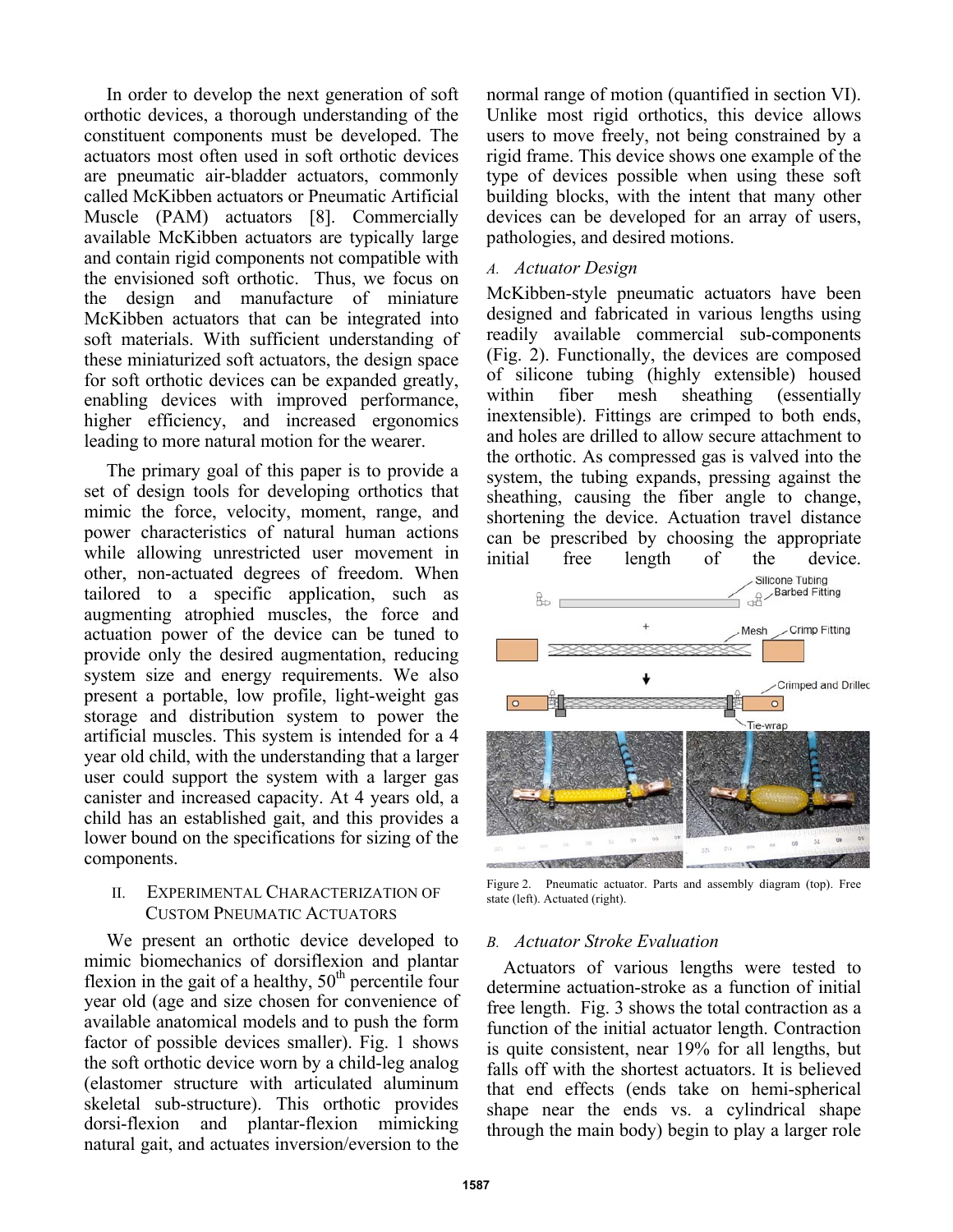in shorter actuators, thus reducing overall contraction percentage.



Figure 3. Actuator contraction percentage vs. device free-length.

#### *C. Actuator Force-Displacement Characteristics*

Force versus displacement was evaluated for various length actuators, between actuators of the same length (actuator-to-actuator) and between repeated contractions of the same actuator (run-torun). All force data was acquired at 1000Hz on an Instron 5544A electromechanical testing machine.

After one "break in" contraction, which yielded lower force, the actuators exhibited very repeatable performance. A sample plot of five successive runs for a 100mm actuator is shown in Fig. 4. A comparison of actuator force vs. displacement for various actuator lengths is presented in Fig. 5, showing predictable behavior based on length.



Figure 4. Repeatability of force vs. displacement of a 100mm actuator for five successive runs. Neglecting the first "breaking in" contraction, One standard deviation is less than 1N over 90% of curve, and less than 1.2N over 100% of curve.



Figure 5. Force vs. displacement for various actuator lengths at 551kPa. Force less than zero indicates contraction past the fully contracted length.

#### *D. Actuator Effeciency*

Actuator efficiency was calculated over the force-displacement cycle while varying velocity for actuators with lengths from 40mm to 200mm. For these tests, the actuator was connected to the tension tester, compressed air was applied, the actuator was allowed to shorten at a prescribed rate, and the actuator was forced back to its original length at the same rate (same speed in the opposite direction). The cycle was repeated five times for each actuator, and force was recorded throughout. Again, after a first "break in" actuation, the force-displacement loops showed very repeatable behavior.



Figure 6. Force-displacement loops for a 200mm actuator at two velocities (5 runs each). The upper curve is lengthening and the lower curve is shortening. 1mm/sec used as quasi-static. 20mm/sec represents target gait speed. All tests at 551kPa.

Actuator loss was calculated as the area inside the loop for various length actuators at 1 and 20 mm/sec. An example plot is shown in Fig. 6. The efficiency for all actuator lengths was found to be between 65 and 75%. Further, velocity was shown to have very little effect on efficiency over the range tested.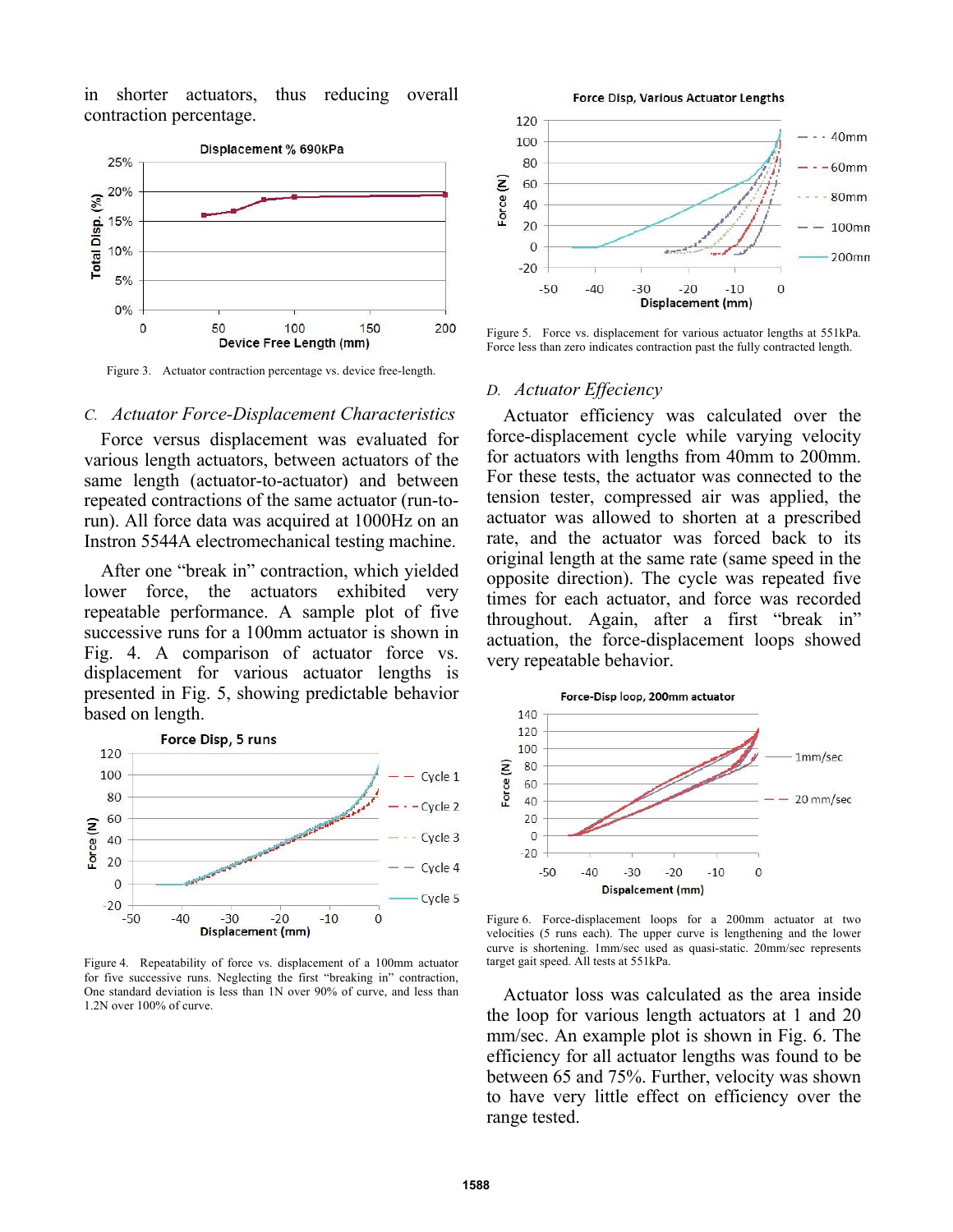# *E. Actuator Dynamic Characterization*

Dynamic data was also used to calculate device power. The step response was characterized via the two methods diagramed in Fig. 7. Motion tracking was performed using video sequences acquired at 1000 frames per second and analyzed using ImageJ software (downloaded at http://rsbweb.nih.gov/ij/). Retroflective markers (Vicon Motion Systems) were used for tracking. As shown in Fig. 8, force develops rapidly, "bounces", then increases asymptotically to a maximum value for several seconds. Waiting for this absolute maximum value to be achieved is not realistic, so times for 80% and 90% of maximum force are recorded and are shown in Table 1. We see that actuation rate increases with actuator length, particularly at higher forces.

TABLE I. ACTUATION VELOCITY BY LENGTH

| Time to achieve 80% and<br>90% of max force |                  | Force (% of max) |       |  |  |
|---------------------------------------------|------------------|------------------|-------|--|--|
|                                             |                  | 80%              | 90%   |  |  |
| Actuator                                    | 40 <sub>mm</sub> | 55ms             | 67ms  |  |  |
| Lenth                                       | $100$ mm         | 53ms             | 160ms |  |  |
|                                             | $200$ mm         | 85ms             | 395ms |  |  |
| Actuation speed in ms.                      |                  |                  |       |  |  |



Figure 7. Step input test configurations. Left, constant length. Right, constant applied mass.

To determine the power characteristics (power output vs. applied load), masses from 1 to 5 kg (force 9.81 to 49.05N) were applied to the actuator, the devices were actuated, and the displacement was measured vs. time (markertracked video sequences). With constant applied force, known displacement, and known frame rate, work was calculated as force multiplied by distance per frame. Power output is then calculated by dividing by the frame rate. Fig. 9. shows that the power output of actuators increases with applied load.



Figure 8. Sample force vs. time plot for a 200mm actuator with a step input at 552kPa. This example is from the constant length condition.



Figure 9. Power output versus applied mass. 100mm actuator.

#### III. PORTABLE POWER SUPPLY

In order to determine gas consumption of the pneumatic actuators (critical when designing a mobile gas supply), two experiments were performed. First, with devices actuated, the internal volume was calculated (through digital analysis of photographs) at a known pressure. The ideal gas law was applied to calculate the mass of the gas per actuation. Second, an air flow sensor (Honeywell AWM5104) was installed inline with exhaust plumbing and the flow was measured as actuator pressure was relieved. Integrating gas flow over eight actuation cycles yielded an average consumption of 4.64 x  $10^{-2}$  standard liters per actuation (0 degrees Celsius and atmospheric pressure), 1 standard deviation 8 x  $10^{-4}$  liters, or less than 2%. At STP, one mole is 22.4 liters, so one cycle of a 100mm actuator requires 2.07 x 10 moles. Knowing the molar masses of air and  $CO<sub>2</sub>$  (28.97 and 44.0096 grams respectively) we can calculate that one actuation requires  $6.00 \times 10^{-2}$  grams of air or  $9.11 \times 10^{-2}$  grams CO<sub>2</sub>. (Calculations from geometry and ideal gas law return 6.03 x  $10^{-2}$  grams of air and 9.17 x  $10^{-2}$ grams of  $CO<sub>2</sub>$ .)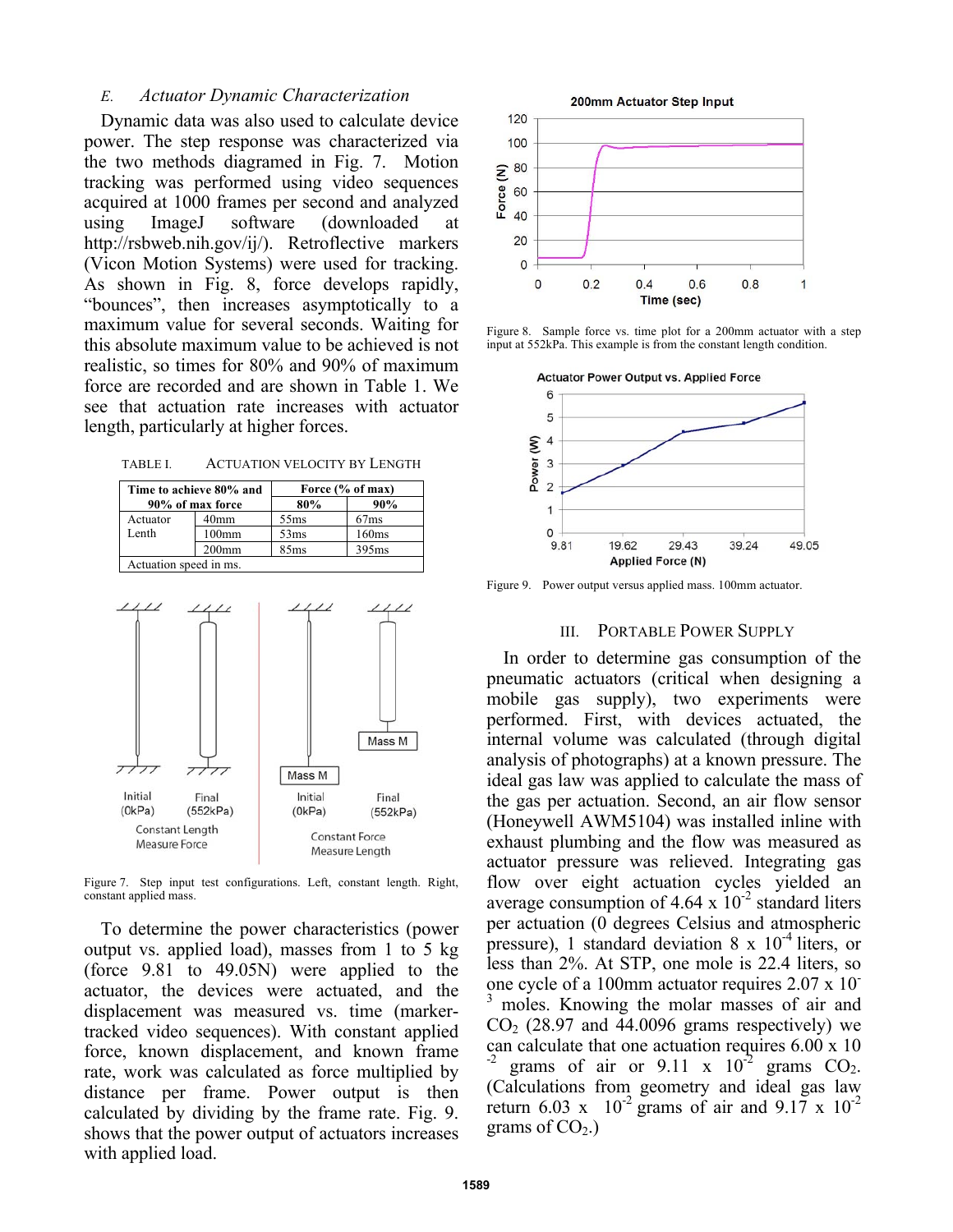A portable gas source was developed from commercially available components (Fig. 10). The system has a mass of 1.06kg and includes high-pressure and low-pressure gauges, a highpressure adjustable regulator, manual microvalves, and a fail-safe auto-off safety switch at the canister. The canister (McMaster Carr Inc.) has a mass of 304 grams, and contains 74 grams of liquid  $CO<sub>2</sub>$  at approximately 60bar. Several components, useful during development, could be replaced with smaller devices or eliminated for a final device. Caution must be exercised in utilizing such a design, as a rapid phase change can cause the system to freeze unpredictably, possibly causing system failure. Performance characteristics will also fall off with increased rate of use, as more cold gas will be required than if the gas were near room temperature. Assuming the consumption rate is slow, and gas will be consumed isothermally, one canister will supply gas for 811 actuation cycles of a 100mm actuator. More realistically, a system of actuators will work in any active device, and consumption must be calculated based on system configuration and use scenario. In the orthotic tested here, one system actuation consumed 0.278L at STP (0.55g), yielding a calculated value of 134 actuations per canister.



Figure 10. (left) Portable pneumatic power supply. Standard role of masking tape for size reference. (right) Pneumatic system schematic.

## IV. BIOLOGICAL REQUIREMENTS FOR AN ACTIVE SOFT ANKLE-FOOT ORTHOTIC

Prior to designing an orthotic device, system requirements must be determined. For this example, we chose a leg orthotic for the ankle of a 50<sup>th</sup> percentile 4 year-old child. The system should provide:

Active plantar-flexion with force, power, and range equivalent to the actual child gait.

- Active dorsi-flexion with force, power, and range equivalent to the actual child gait.
- Active inversion and eversion.
- Device should not restrict natural movement in other (passive) degrees of freedom.

Anthropometry data for a child of the appropriate age was taken from CDC anthropometry study 2005 [9]. Gait data for walking was taken from Hallemans et al 2005 [10] and Human Walking [11]. The gait specifications were extrapolated to 4 year olds from the data for the somewhat younger children in [10]. Furthermore, the normal walking range of ankle motion was calculated with the knee position static. The results are summarized in Table 2.

| TABLE II. | ANTHROPOMETRY AND GAIT DATA |  |
|-----------|-----------------------------|--|
|           |                             |  |

| quantity                        | value |
|---------------------------------|-------|
| Total height (m)                | 1.06  |
| Total mass (kg)                 | 18.1  |
| Foot length (m)                 | 0.16  |
| Ground-knee distance (m)        | 0.31  |
| Max Dorsi-flexion $(°)$         | 5     |
| Max Plantar-flexion $(°)$       | 25    |
| Total travel angle              |       |
| (Dorsi + Plantar flexion) $(°)$ | 30    |
| Max moment Plantar-flexion (Nm) | 19.95 |
| Max power, Plantar-flexion (W)  | 31.7  |
| Max power, Dorsi-flexion (W)    | 4.5   |

## V. APPLICATION TO A SOFT ANKLE ORTHOTIC

With characteristics of the actuators quantified, and anthropometry and biomechanical requirements understood, we designed a soft orthotic device to generate force, moment, and power characteristics of a  $50<sup>th</sup>$  percentile 4 yearold gait. Fig. 11A shows a sample foot for moment analysis. Artificial actuators exert force  $F_1$ , a distance  $L_1$  from the center of rotation of the ankle. Distance  $L_2$  is the lateral distance from axis of rotation to the "ball" of the foot, where force is applied prior to toe-off  $(L_2=105$ mm). Choosing a convenient distance  $L_1=45$ mm (large enough to avoid the foot, but small enough to not require a large external lever arm), we design a stroke distance,  $\Delta$ , which will provide sufficient angular rotation  $(\theta=30^{\circ})$  as shown in Fig. 11B. To achieve θ= 30**°**, Δ= 23mm. To achieve this travel, an actuator length of 120mm is required.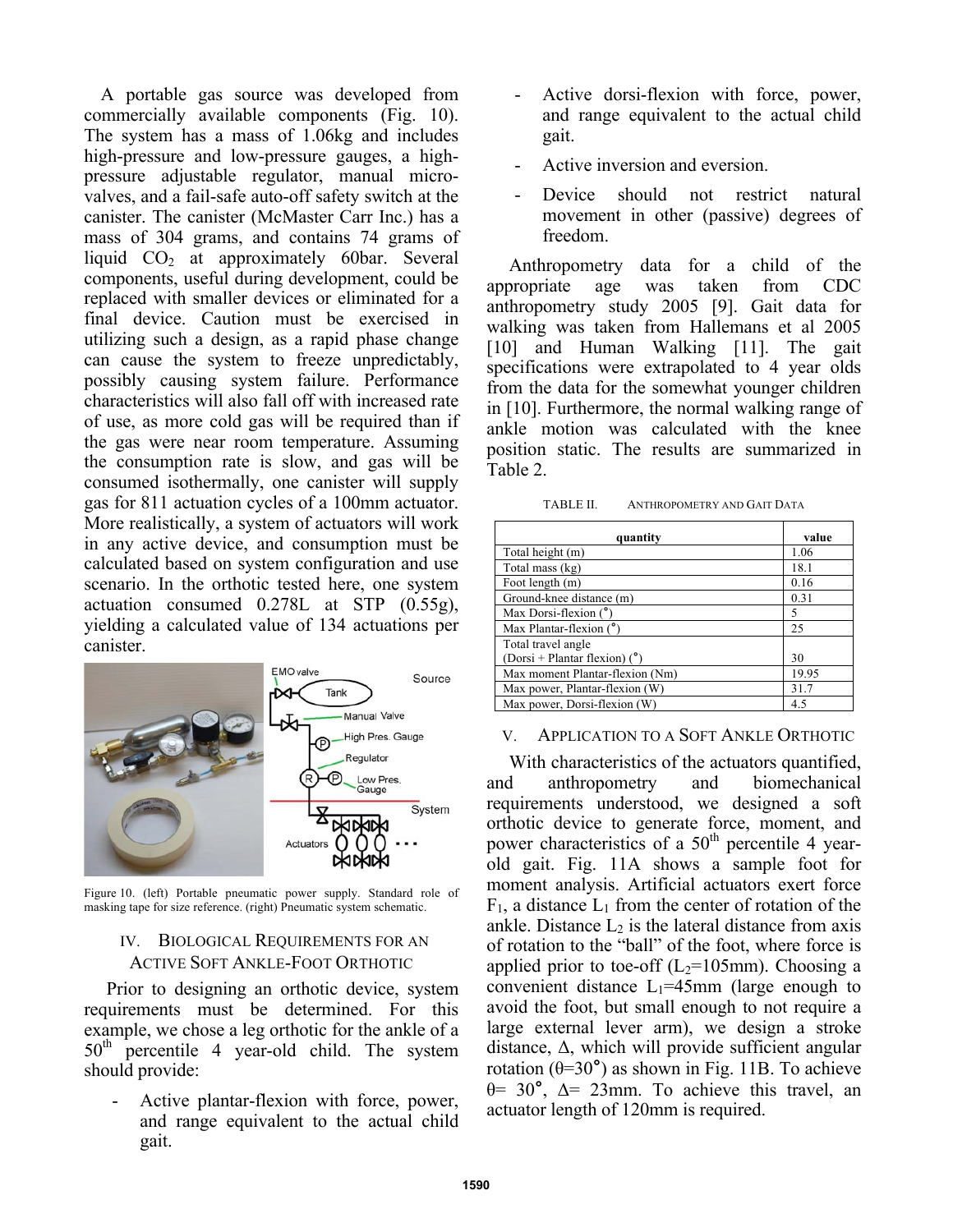

Figure 11. A. Ankle moment diagram. B. Analysis of required travel to achieve desired rotation.

Each actuator providing 100N will generate a moment of 4.5Nm. The system requires 19.95Nm, thus 4.5 actuators are required. In order to retain symmetry, and to avoid relying on peak actuator force (force drops off quickly near free length as seen in Fig. 5), the system is designed to include 6 actuators for plantar-flexion. With regards to the power capability of the system, 120mm actuators have a stroke of 24mm, a maximum force of 100N, and provide 80% of the maximum force in less than 0.1s. The peak power is thus  $P=24$ mm×80N/0.1s = 19.2W for each actuator (115.2W for 6 actuators). Section II E showed average actuation power under 5kg load of 5.6 W (33.6W for 6 actuators). The system requires 31.7W peak power, so 6 actuators will provide more than sufficient power. In addition to these quantitative system requirements, the actuators should attach in locations similar to the gastrocnemius muscles of the actual leg, while the three dorsi-flexors should attach in locations similar to the tibialis anterior, extensor digitorum longus, and superior extensor retinaculum muscles.

# VI. SOFT ANKLE ORTHOTIC EXPERIMENTAL **CHARACTERISTICS**

The device was attached to a custom fabricated anthropomorphic model leg that had a range of motion comparable to that during typical walking as detailed in Table 3 (note, walking range is not the maximum human body range of motion, but the maximum typical range during walking [10] [11]). The anthropomorphic model leg consists of an aluminum inner structure terminating at the ball of the foot, and surrounded by a human-like silicone form, providing a rigid inner structure from the heel to the ball of foot which had a passive degree of freedom. All aluminum components are wrapped in cotton cloth fixed to the structure with screws to minimize

delamination between metal and silicone. Dorsiflexion actuators were attached to Kevlar line acting as tendon analogs, and routed through short Teflon tubes, attached in locations similar to human tendon sheathing. A spread-harness configuration at the muscle origin points near the knee was used to spread forces, minimizing local contact pressure. Finally, the Kevlar line was attached to a distributed network of Kevlar fibers spreading actuator force across the area of tendon insertion (Fig. 12). The ankle and foot joints were manually moved through their degrees of freedom with minimal impedance from the orthotic device.

TABLE III. WALKING RANGE OF MOTION VS. DEVICE RANGE.

|                           | during walking | leg model |
|---------------------------|----------------|-----------|
| dorsiflexion <sup>°</sup> |                | >30       |
| plantarflexion (°)        |                | >30       |
| inversion $(°)$           |                | >10       |
| eversion (°               |                |           |

\*total range of motion is the sum of opposing ranges. Total dorsiflexion-plantarflexion is >60°, total inversion-eversion range  $is > 20^\circ$ .



Figure 12. Actuator insertion locations. A. dorsi-flexors. B. Plantar-Flexors.

A custom fixture was designed to attach to the leg with a load cell so that force data could be recorded on the forefoot as plantar-flexors were actuated. Local deformation of the elastomeric leg model above the knee caused the orthotic device to flex near the muscle origin points, reducing maximum moment to 14.2Nm for an input pressure of 552kPa. Pneumatic pressure was increased to 689kPa, and achieved 21.5Nm, shown in Fig. 13, greater than the goal of 19.95Nm. 80% of the maximum moment was achieved in 98ms, and 90% in 117ms.